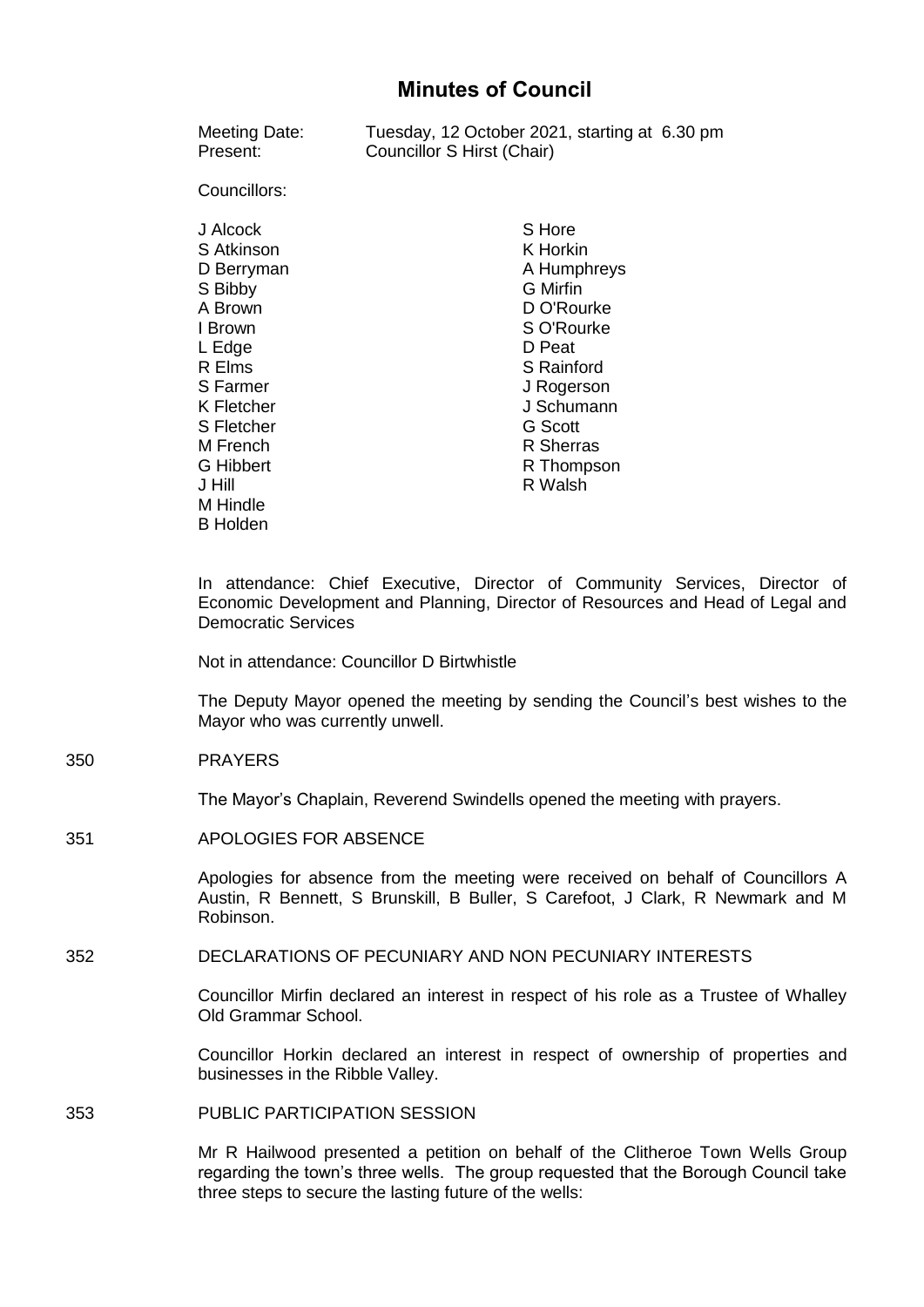- 1. Refer the petition to Community Services Committee at the next available opportunity.
- 2. Consider two possible legal bases for making valid the ownership of the Heald and St Mary's Wells.
- 3. Consider the economic, community, heritage and tourism benefits of adopting the three wells.

The Leader thanked Mr Hailwood for the petition and proposed that the petition be referred to Community Committee for further consideration as requested with the addition that both new and existing evidence be taken into account when considering the legal position. The proposal was seconded by the Deputy Leader, Councillor S Hore.

## 354 TO APPROVE THE MINUTES OF THE PREVIOUS MEETING

The minutes of the meeting held on 17 August 2021 were approved as a correct record and signed by the Chairman.

## 355 MAYORAL COMMUNICATIONS

The Deputy Mayor reported on events that he had attended since the last meeting on behalf of the Mayor. He had attended two community events, a proms concert at Longridge and a Clitheroe Town Service at St Paul's.

## 356 LEADER'S REPORT

The Leader of the Council, Councillor S Atkinson began by welcoming two newly appointed Councillors to the Council, Councillor G Hibbert and Councillor K Fletcher.

The Leader was pleased to report that in the recent Lagatum Institute Prosperity Survey, Ribble Valley's overall prosperity had improved moving from sixth place to become the county's most prosperous district. He acknowledged the hard work of the Lancashire Enterprise Partnership in seeking opportunities to promote investment in Lancashire and was pleased with the recent announcement that the UK Cyber Security Centre would be located at Samlesbury. This would mark a £5b investment over the next 8 years, the creation of up to 3,000 highly skilled jobs and, with supporting industries, the impact on the local economy could be hugely significant.

The Leader went on to report on the work that was underway to improve pay and conditions for all staff. The Council would be looking to change the pay line and it was hoped this would also help to address ongoing recruitment and retention difficulties.

Next the Leader reported that the had recently met with a number of East Lancashire MPs and had voiced his concern regarding the lack of executive housing in the rest of East Lancashire, which had resulted in migration to the Ribble Valley and had increased the pressure on housing in the borough. He had offered solutions to encourage building of housing in more deprived areas in other districts, which he hoped could be addressed in the levelling up debate.

Finally, the Leader confirmed that the Council had also created and adopted a climate change strategy. He believed this was a realistic strategy that would benefit the borough.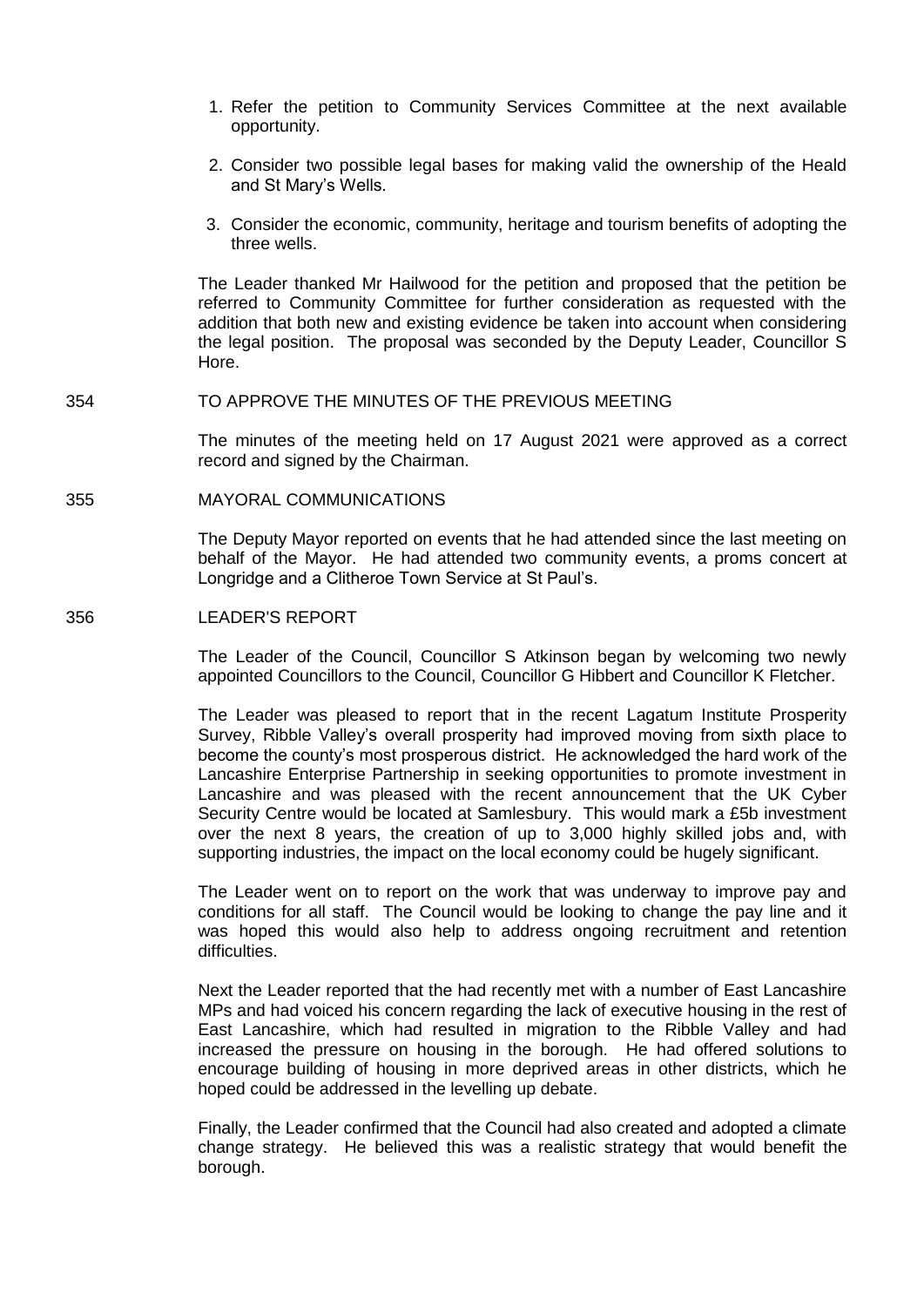#### 357 LEADER'S QUESTION TIME

The Leader of the Opposition, Councillor S Fletcher, noted the recent Government announcement of a new Household Support Fund and asked how much of the £500m that was available would be allocated to Lancashire and specifically to residents of the borough.

The Leader thanked Councillor Fletcher for his questions and confirmed that the Household Support Fund was to provide small grants for food, clothing and utilities and was intended as a lifeline for those at risk of struggling to keep up with their bills over the winter as other support measures were removed. The fund would be administered by County Councils and Unitary Authorities from October 2021.

The Leader understood that at least 50% of the total funding had to be spent on families with children and then in terms of the type of support available, the expectation was that the fund would primarily be used to support households in the most need with food, energy and water bills.

He reported that the Government had awarded Lancashire County Council £9.6m but at this stage it was not certain how much of that would be allocated to Ribble Valley residents.

Next Councillor Fletcher welcomed the draft Ribble Valley Borough Council Climate Change Strategy that had been produced and acknowledged the work of officers and Members in creating that document. He asked if the Leader could explain the key steps that had been taken so far regarding the strategy and the timetable in place to ensure that the Council met the stated aspiration of being a carbon-neutral borough by 2030.

The Leader confirmed that the Climate Change Strategy had been adopted at the last Policy and Finance Committee. The Council had already commissioned independent experts to assess the Council's carbon footprint prior to the strategy being completed and that had been a key measure of both the current position and how far the Council had to go. The Leader said that it was clear from the work done so far that for the Council to achieve its carbon-neutral objective, much would depend on the Government's approach to energy decarbonisation.

The Climate Change Working Group, together with officers, would now be tasked with looking at the action plans and devising a timetable and implementation plan that would make the goal of being carbon-neutral a reality.

Finally, Councillor Fletcher noted that young people throughout the borough were frequently priced out of home ownership in their own community and asked if the Leader would agree that the upcoming review of the Local Development Plan must secure and increase the portion of affordable housing in any future developments and also that those developments be distributed appropriately throughout the borough, with due consideration being given to the maintenance of the borough's remaining green spaces.

The Leader confirmed that the new Local Plan would be supported by a comprehensive evidence base which would establish the housing needs within the borough. This need would include affordable housing and special housing, along with the distribution of housing across the borough. Suitable policies would be developed to ensure that new housing developments were delivered within the right location and within an appropriate mix of housing. The plan would also seek to protect the intrinsic beauty of the valley and locate new development within sustainable locations.